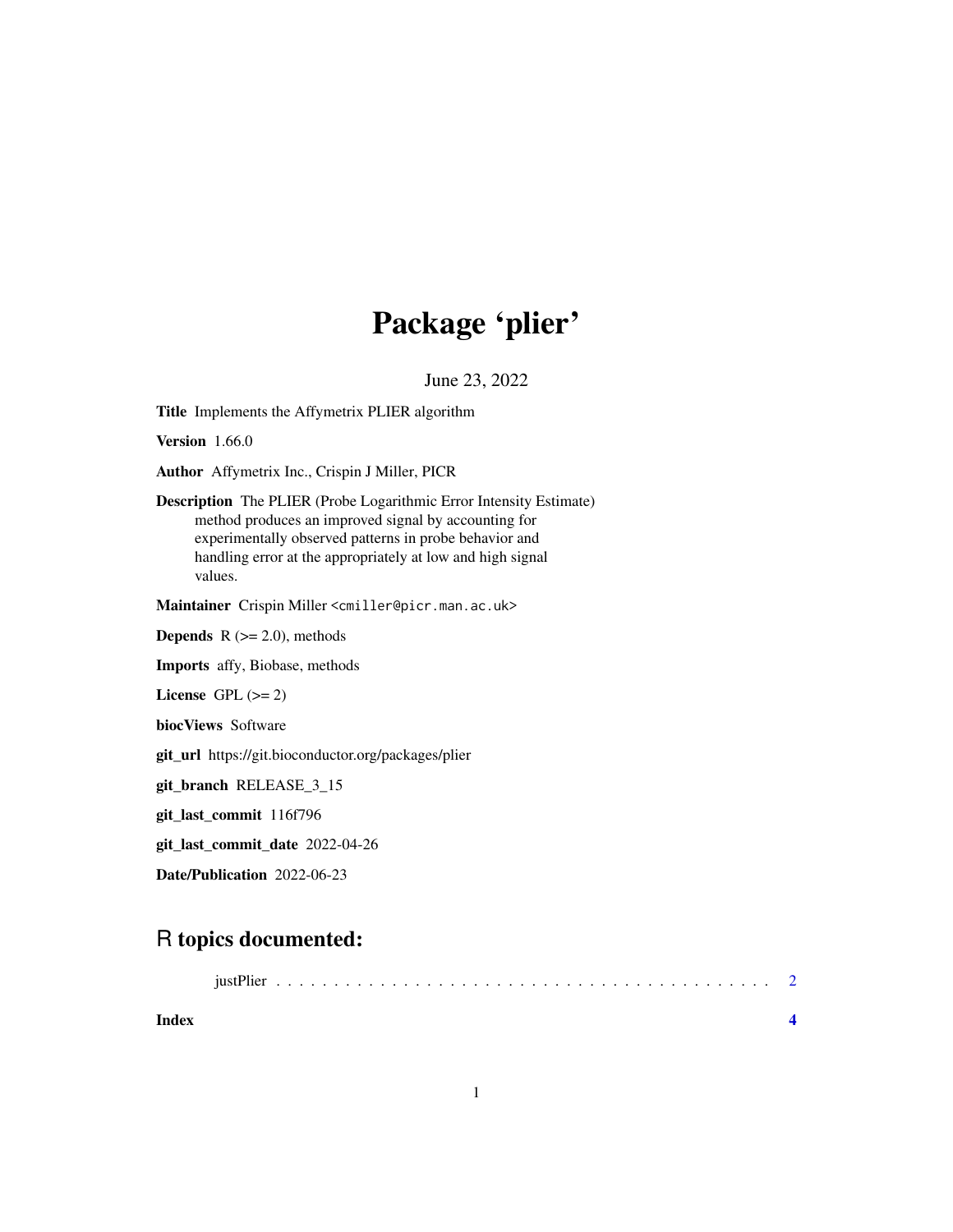<span id="page-1-0"></span>

#### Description

Provides a wrapper around Affymetrix's API to provide an implementation of the PLIER alogrimth

#### Usage

```
justPlier(eset=ReadAffy(),replicate=1:length(eset),get.affinities=FALSE,normalize=FALSE,norm.type="
```
#### Arguments

| eset                           | An AffyBatch object containing the raw data                                                                            |  |  |  |  |  |  |
|--------------------------------|------------------------------------------------------------------------------------------------------------------------|--|--|--|--|--|--|
| replicate                      | A factor containing the replicate structure to use for grouping samples                                                |  |  |  |  |  |  |
|                                | get. affinities If TRUE, then return affinities in the description@preprocessing slot of the Ex-<br>pressionSet object |  |  |  |  |  |  |
| normalize                      | If TRUE then apply quantile normalization to the probes before generating ex-<br>pression calls                        |  |  |  |  |  |  |
| norm.type                      | Can be 'separate', 'pmonly', 'mmonly' or 'together'                                                                    |  |  |  |  |  |  |
| augmentation                   | Model parameter                                                                                                        |  |  |  |  |  |  |
| defaultaffinity                |                                                                                                                        |  |  |  |  |  |  |
|                                | Model parameter                                                                                                        |  |  |  |  |  |  |
| defaultconcentration           | Model parameter                                                                                                        |  |  |  |  |  |  |
| attenuation                    | Model parameter                                                                                                        |  |  |  |  |  |  |
| seaconvergence Model parameter |                                                                                                                        |  |  |  |  |  |  |
| seaiteration                   | Model parameter                                                                                                        |  |  |  |  |  |  |
| gmcutoff                       | Model parameter                                                                                                        |  |  |  |  |  |  |
| probepenalty                   | Model parameter                                                                                                        |  |  |  |  |  |  |
| concpenalty                    | Model parameter                                                                                                        |  |  |  |  |  |  |
| usemm                          | Model parameter                                                                                                        |  |  |  |  |  |  |
| usemodel                       | Model parameter                                                                                                        |  |  |  |  |  |  |
| fitaffinity                    | Model parameter                                                                                                        |  |  |  |  |  |  |
| plierconvergence               |                                                                                                                        |  |  |  |  |  |  |
|                                | Model parameter                                                                                                        |  |  |  |  |  |  |
| plieriteration Model parameter |                                                                                                                        |  |  |  |  |  |  |
| dropmax                        | Model parameter                                                                                                        |  |  |  |  |  |  |
| lambdalimit                    | Model parameter                                                                                                        |  |  |  |  |  |  |
| optimization                   | Model parameter                                                                                                        |  |  |  |  |  |  |
|                                |                                                                                                                        |  |  |  |  |  |  |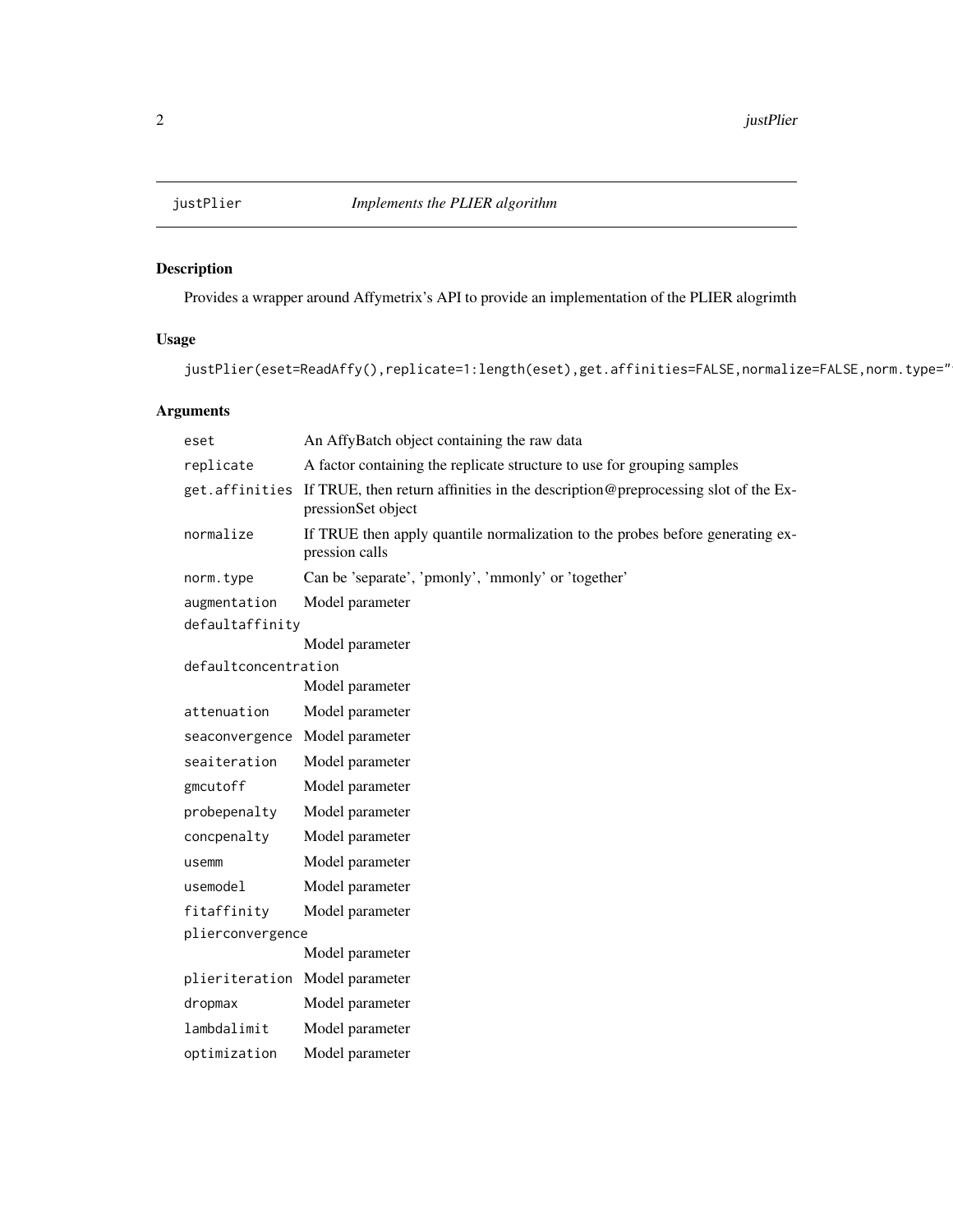#### justPlier 3

#### Details

This function is a thin wrapper around the Affymetrix implementation. For more details, including information about the meaning of the different model parameters, please see the plier documentation at <www.affymetrix.com>.

#### Value

An Expression set containing PLIER generated expression calls

#### Author(s)

Crispin J Miller (wrapper), Earl Hubbell (algorithm)

#### References

<bioinf.picr.man.ac.uk> <www.affymetrix.com>

#### See Also

normalize.AffyBatch.quantiles